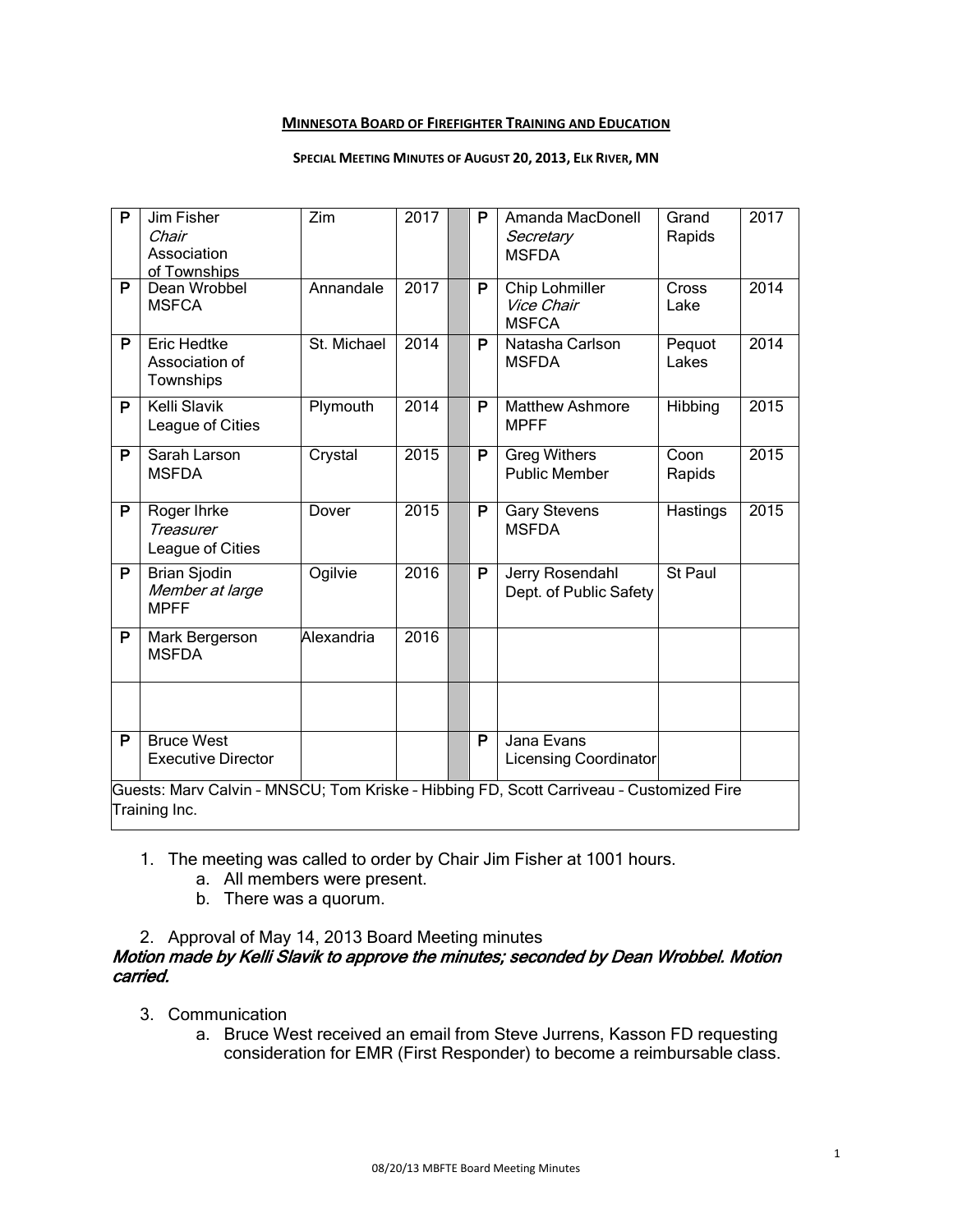- 4. Officers Reports
	- a. Chair Jim Fisher nothing to report
	- b. Vice Chair Chip Lohmiller nothing to report
	- c. Treasurer Roger Ihrke year-end has occurred; will talk about monies in the budget discussion.
	- d. Secretary Amanda MacDonell nothing to report
- 5. Reports
	- a. Executive Director, Bruce West
		- i. Update on Mass/Gross Decon
			- 1. Chip Lohmiller FIRE Inc. has the contract and it has been very successful.
				- a. Class list is being sent around for review.
			- 2. The Federal grant ends on September 30, 2013.
				- a. Grant amount is \$102,000; \$70,000 for classes and \$32,000 for the consumables.
				- b. We should know by the middle of September if we have secured the grant for the third year of the program.
			- 3. We have changed the consumables again, to try to meet the instructor's needs.
		- ii. Update on Incident Safety Officer training
			- 1. MNSCU-AdvancEd has this contract, and it has been very successful.
			- 2. All 250 classes were completed in this first year.
				- a. They also provide a CD of the training for departments.
			- 3. With the Board approving the FY14 funding, we will proceed with the second year of the program.
		- iii. NFPA 1001 Project
			- 1. This first year of the program has been very successful.
			- 2. There were over 1,600 students that took the FF2 portion of the class.
				- a. There were students from 427 departments that participated in the program.
			- 3. We started with \$1,700,000.00 from the FSAC.
				- a. We got an additional \$110,000.00 from HSEM for the hazmat portion of the training.
				- b. Bruce used funding from other programs to cover the costs of NFPA 1001.
			- 4. Discussion ensued and branched into a discussion of instructors and availability.
		- iv. Leadership Development Project
			- 1. M State has this contract and they are working on developing the program.
				- a. This program focuses on providing training for future leaders within the fire service.
			- 2. They have conducted a survey, which has been completed and the responses are being recorded regarding what is wanted or needed by the fire service for the program.
			- 3. MNSCU will develop the course and will provide a pilot course.
			- 4. MBFTE will own the training program and will have the ability to select the instructors.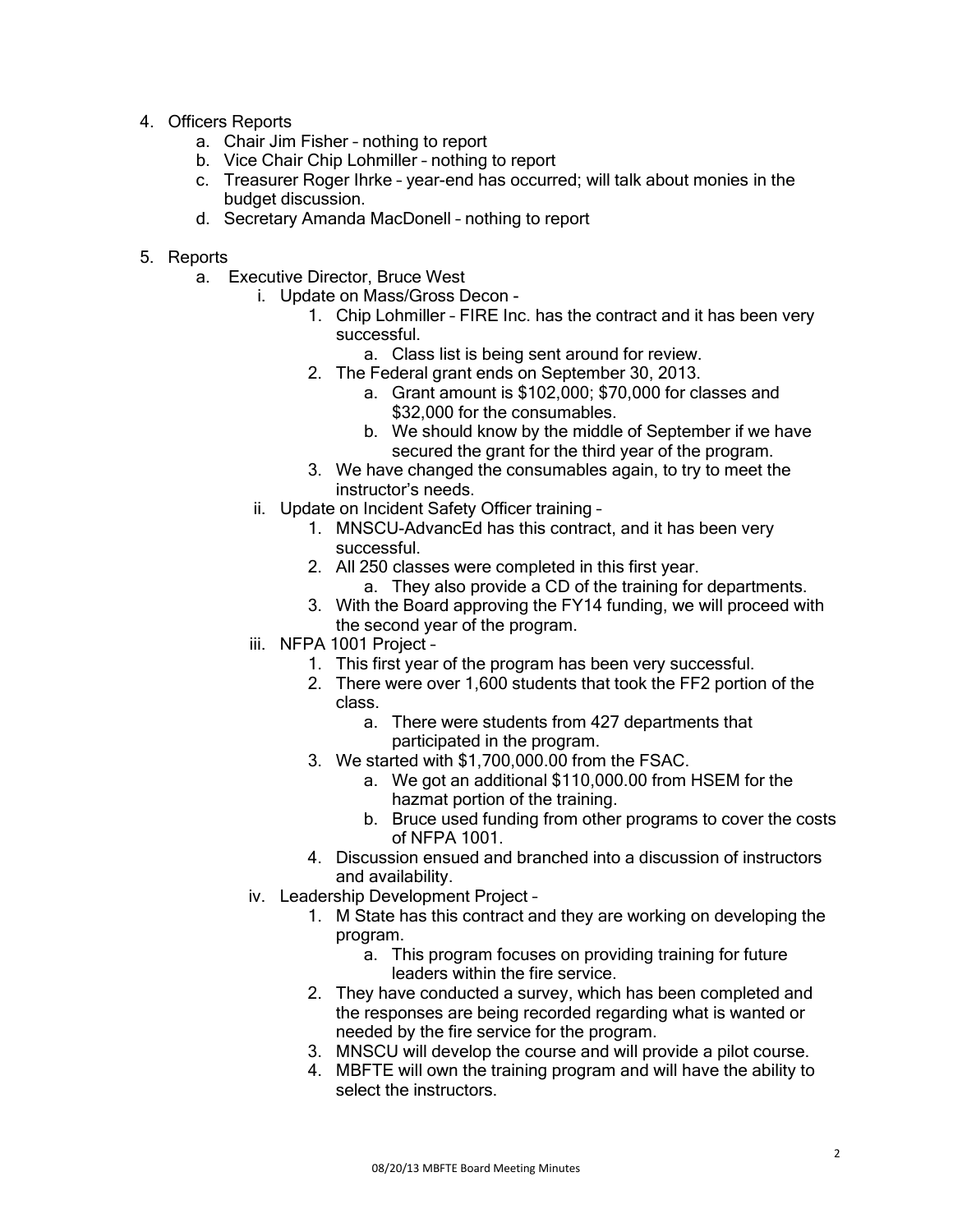- v. Training Reimbursements
	- 1. Round 5 spreadsheet and Round by Round comparison sheets were provided to the Board.
	- 2. Spreadsheet shows initial awards and the redistribution up to \$200 per firefighter.
		- a. 120 departments have not participated in the program. i. 15% have not participated, ever.
		- b. Discussion regarding departments that have not participated.
			- i. Awards list is provided to all providers in the state.
			- ii. Other suggestions were made about ways to inform departments and elected officials.
			- iii. MBFTE staff will reach out to those departments again.
- vi. Live Burn Reimbursements
	- 1. Designated funds for 100 this year; 93 were reimbursed.
		- a. Some of the remaining funds from this program went towards NFPA 1001, to help cover costs.
	- 2. Fire departments are required to complete and submit Live Burn Plans in order to receive reimbursement.
		- a. Some burns did not meet the standard and were not reimbursed.
		- b. If departments used their RFR funding, they still have to submit the Live Burn Plan.
		- c. It takes about 3 to 4 hours to complete the paperwork required for submittal.
- vii. Conference Reimbursements
	- 1. Some of the remaining funding went towards NFPA 1001 to help cover the costs.
		- a. Some of the applicants for this funding never used it, therefore there was money left over.
	- 2. MNSCU will be doing regional trainings to use up voucher dollars, so there will be regional conferences available to firefighters.
- b. Executive Committee, Chair Jim Fisher nothing to discuss.
- c. Legislative Committee, Chair Jim Fisher nothing to discuss.
- d. Licensing Committee, Eric Hedtke
	- i. Approval of website documentation
		- 1. Discussion of tracking training hours.
	- ii. There are close to 4,850 licensed firefighters in MN.
	- iii. First reapplication period quickly approaching.
		- 1. Bruce has budgeted for 2,500 to renew; we hope to exceed that.
		- 2. Some departments are asking if they can renew their licensed firefighters before the end of December, so as to take it out of this year's budget dollars.
- e. Training Committee, Matt Ashmore
	- i. Best Practices Training Plan for firefighters provided to the Board.
		- 1. Covers Federal, State and OSHA requirements that are to be completed each year.
			- a. This plan leaves local autonomy to the departments to decide what training they want to do.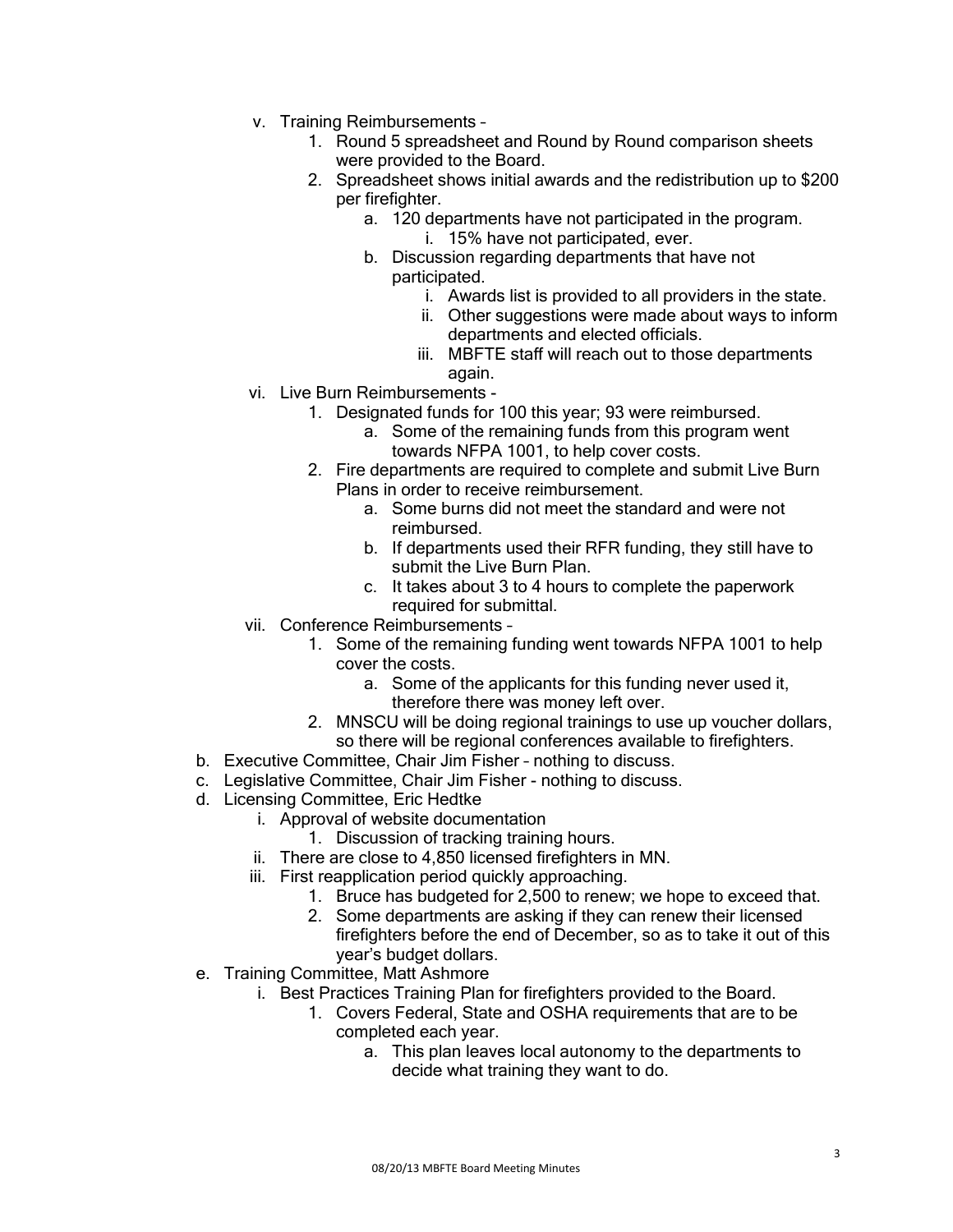- ii. Training Committee would also like to look at having a Fire Training Specialist to assist departments in getting their training information and funding.
	- 1. Fire Training Specialist would also be tapped to audit training records for licensing checks.
		- a. Initial renewal in 2014 the only verification is just the signoff by the chief.
		- b. In 2017, we will require documentation to substantiate their 72 hrs of training.
	- 2. Discussion ensued.

## Amanda MacDonell made a motion to approve the Best Practices Training Plan; seconded by Sarah Larson. Additional discussion ensued.

Amanda MacDonell made a friendly amendment to her motion to include recommended changes to cover letter language; seconded by Sarah Larson.

### Eric Hedtke made a motion to table this discussion, to be continued at the November Board meeting; seconded by Greg Withers. Motion to table was carried.

- 6. Lunch (Board recessed at 1152 hours, returned at 1220 hours)
- 7. Old Business
	- a. No unresolved old business.
- 8. New Business
	- a. Board Carryover funds \$735,326.07 carried forward to FY14.
		- a. Bruce and Roger recommend holding back \$60,326.07; this frees up \$675,000.00 to be used for programs.
	- b. Licensing Carryover funds \$240,241.98 carried forward to FY14.
	- c. FY14 Budget
		- i. Funding MBFTE programs for FY14
			- 1. Operating Budget has been approved at \$245,000 for FY14.
			- 2. Recommending FY14 NFPA 1001 for 800 students.
			- 3. Discussion ensued
				- a. Conferences funding open application process.
					- i. Maximum of \$10,000 per award.

# Resolution 2013-08.01

Resolution to approve the proposed FY14 reimbursement budget as presented with reimbursement set at \$80.00 per firefighter, \$60,000.00 for Conferences reimbursement, \$117,000.00 for Live Burns, \$100,000.00 for Incident Safety Officer training program and \$1,160,000.00 for NFPA 1001.

#### Motion made by Greg Withers; seconded by Roger Ihrke.

| Member    | Ave | Nav | Abstain | Absent |
|-----------|-----|-----|---------|--------|
| Ashmore   |     |     |         |        |
| Bergerson |     |     |         |        |
| Carlson   |     |     |         |        |